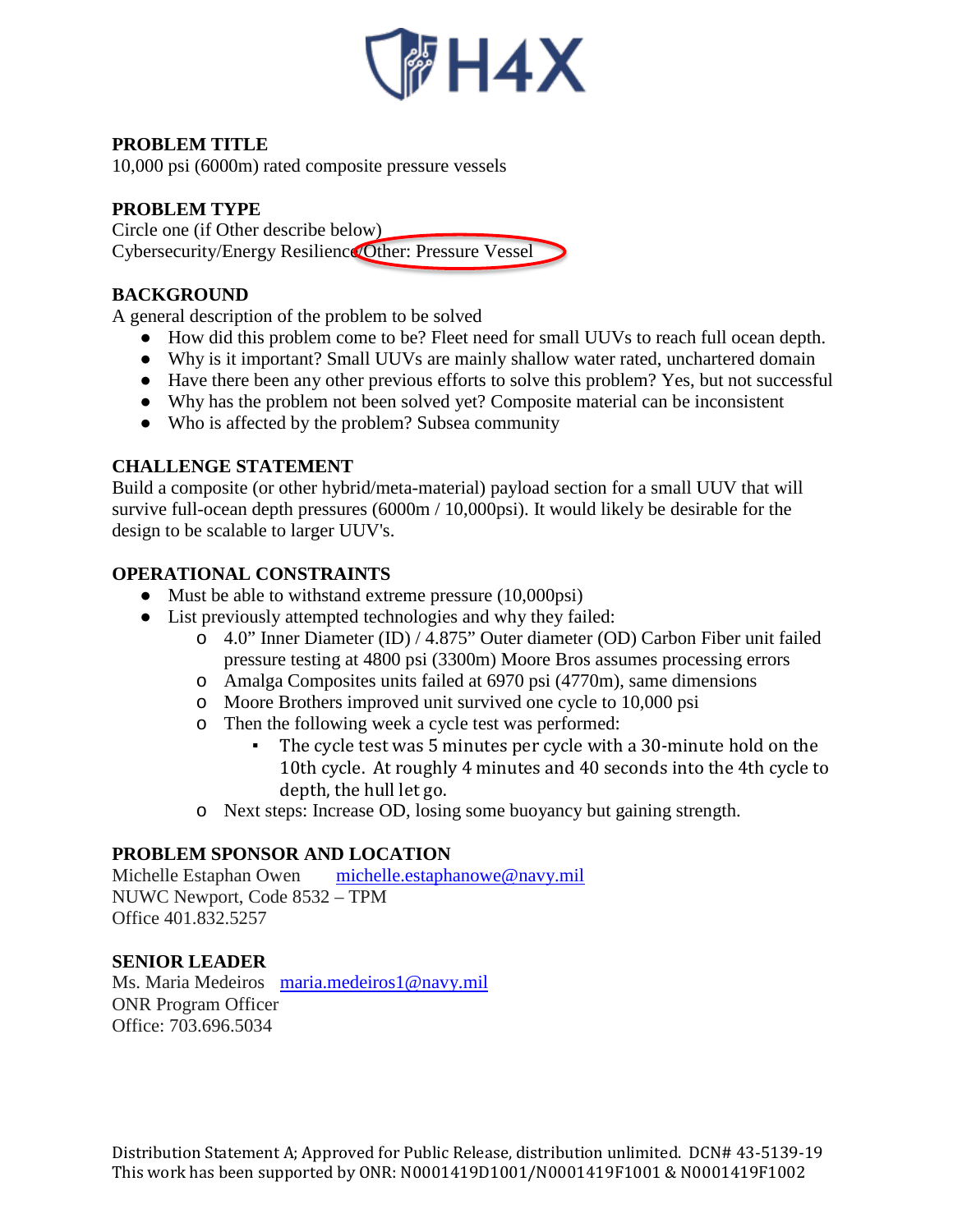

# **PROBLEM TITLE**

Self-Healing Methods for Composite Materials

### **PROBLEM TYPE**

Other (Platform Design / Survivability, Advanced Materials)

### **BACKGROUND**

The use of composite materials in the design of weapons, electronics, and vehicles is of significant and growing interest in the US navy, due to high strength-to-weight ratios, long life, reduced signatures, and low maintenance costs. However, composite materials are known to be highly susceptible to damaging cracks or tears deep within the structure that are difficult to detect and sometimes impossible to repair. This causes unique challenges for Navy vessels that are underway, since the risk for damage due to high pressures at deep ocean depths, shock events, and contact with foreign objects is significantly increased. Small cracks and tears due to submergence, surfacing through ice, and thermal cycling can cause a notable decrease in the structural integrity and mechanical strength of the composite material. Self-healing composite materials will benefit the Navy by improving its ability for rapid repair of composite submarine components that experience damage while underway allowing the mission to continue or return safely to port. The desire is to develop a self-healing composite material system that can function in an undersea environment; potentially providing a unique solution to some of the Navy's challenges

### **CHALLENGE STATEMENT**

The Undersea Warfare community needs a self-healing material system for composite structures and/or vehicles in order to mitigate and/or counteract the adverse effects of fatigue, cyclic, and low impact damage while potentially extending service life and reducing maintenance costs.

### **OPERATIONAL CONSTRAINTS**

Used to define a box for team to operate in. Provide bullet comments:

- The method shall not affect the structural integrity of the structure or operational capabilities such as stiffness / strength.
- Shall be suitable for extreme pressures, ocean depths, and sustained long term deployment
- Shall not require continual maintenance

### **PROBLEM SPONSOR AND LOCATION**

James LeBlanc, NUWCDIVNPT, Chief Scientist Platform and Payload Integration Dept, James.M.LeBlanc@Navy.Mil

### **SENIOR LEADER**

Ms. Maria Medeiros [maria.medeiros1@navy.mil](mailto:maria.medeiros1@navy.mil) ONR Program Officer Office: 703.696.5034